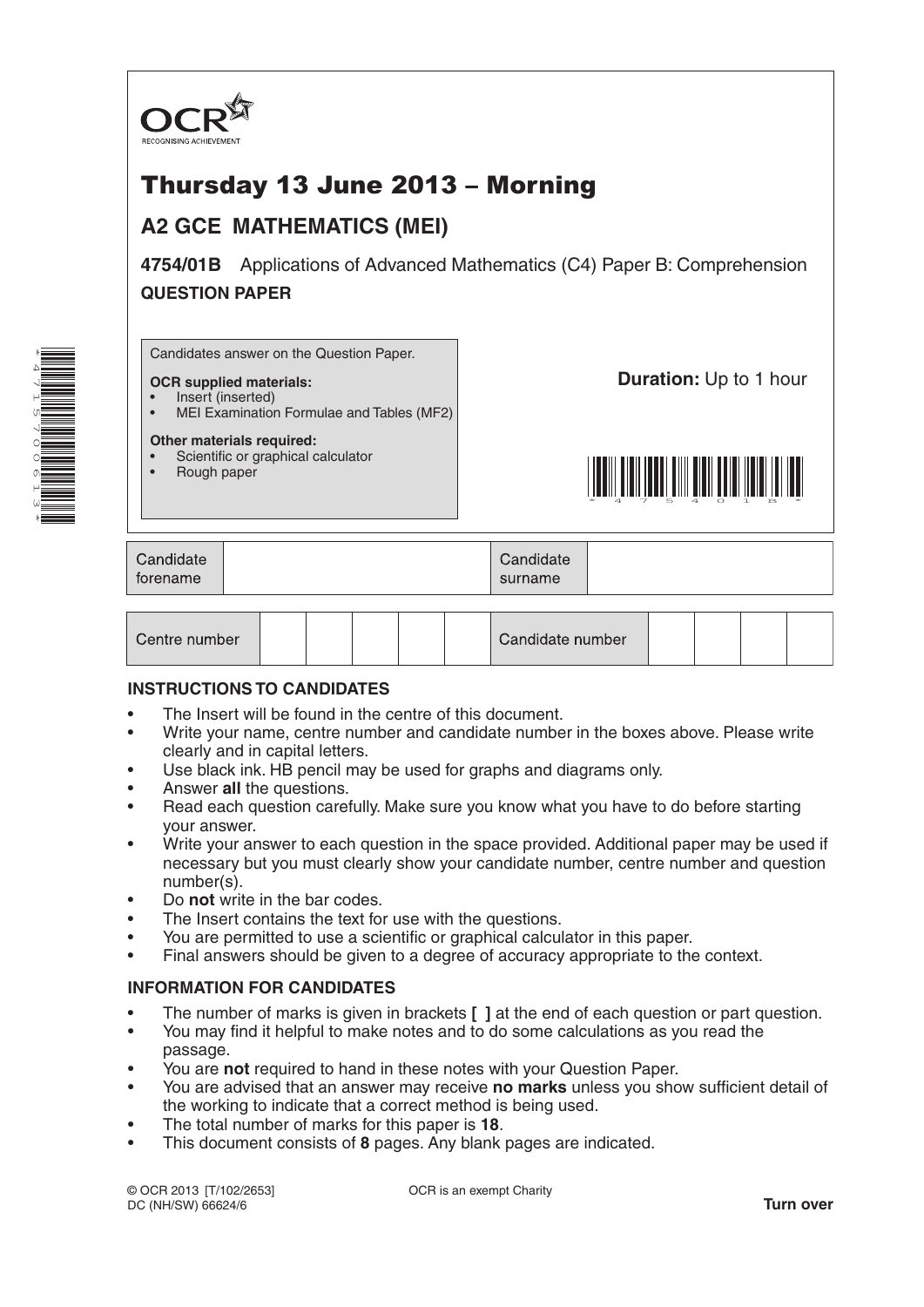**1**  The diagram is a copy of Fig. 4.

R is a place with latitude  $45^{\circ}$  north and longitude  $60^{\circ}$  west. Show the position of R on the diagram.

M is the sub-solar point. It is on the Greenwich meridian and the declination of the sun is  $+20^{\circ}$ . Show the position of M on the diagram. **[2]**



2 Use Fig. 8 to estimate the difference in the length of daylight between places with latitudes of 30° south and  $60^\circ$  south on the day for which the graph applies.  $[3]$ 

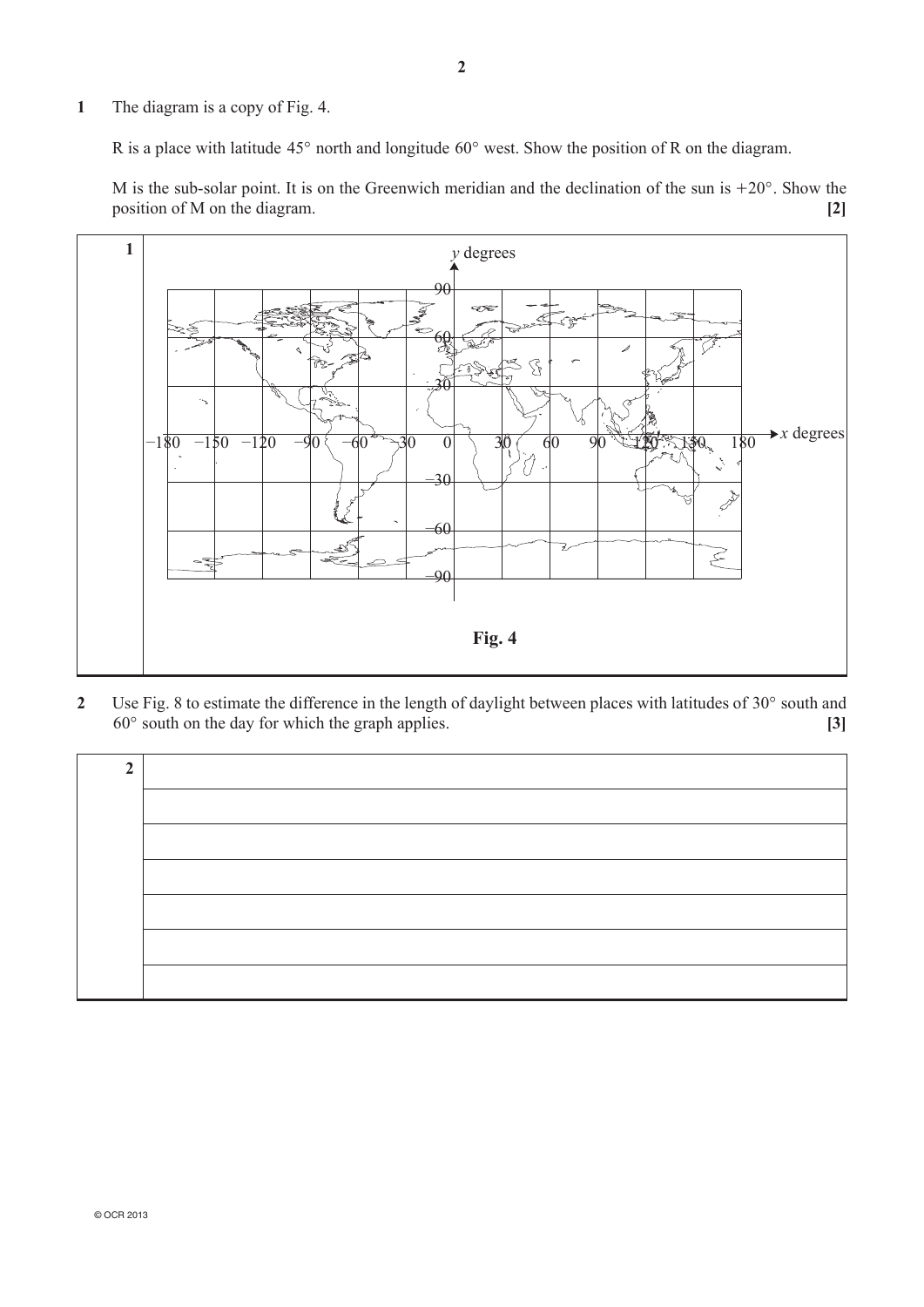**3**  The graph is a copy of Fig. 6.

The article says that it shows the terminator in the cases where the sun has declination  $10^{\circ}$  north,  $1^{\circ}$  north, 5<sup>o</sup> south and 15<sup>o</sup> south.

Identify which curve  $(A, B, C \text{ or } D)$  relates to which declination. **[2]** 



**Fig. 6**

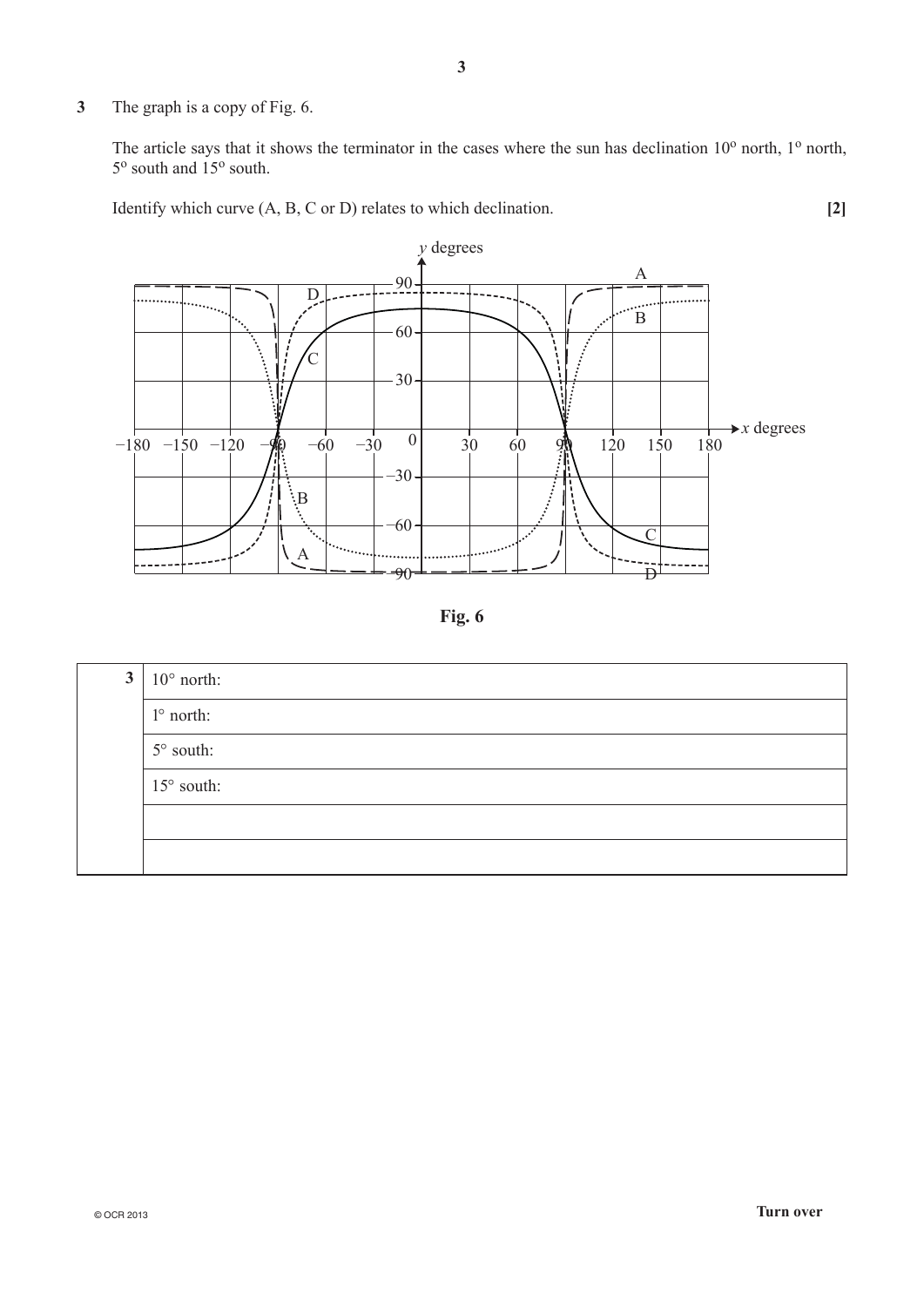## **4**  In lines 94 and 95 the article says

"Fig. 8 shows you that at latitude  $60^{\circ}$  north the terminator passes approximately through time +9 hours and –9 hours so that there are about 18 hours of daylight."

Use Equation (4) to check the accuracy of the figure of 18 hours. **[4]**

| $\overline{\mathbf{4}}$ |  |
|-------------------------|--|
|                         |  |
|                         |  |
|                         |  |
|                         |  |
|                         |  |
|                         |  |
|                         |  |
|                         |  |
|                         |  |
|                         |  |
|                         |  |
|                         |  |
|                         |  |
|                         |  |
|                         |  |
|                         |  |
|                         |  |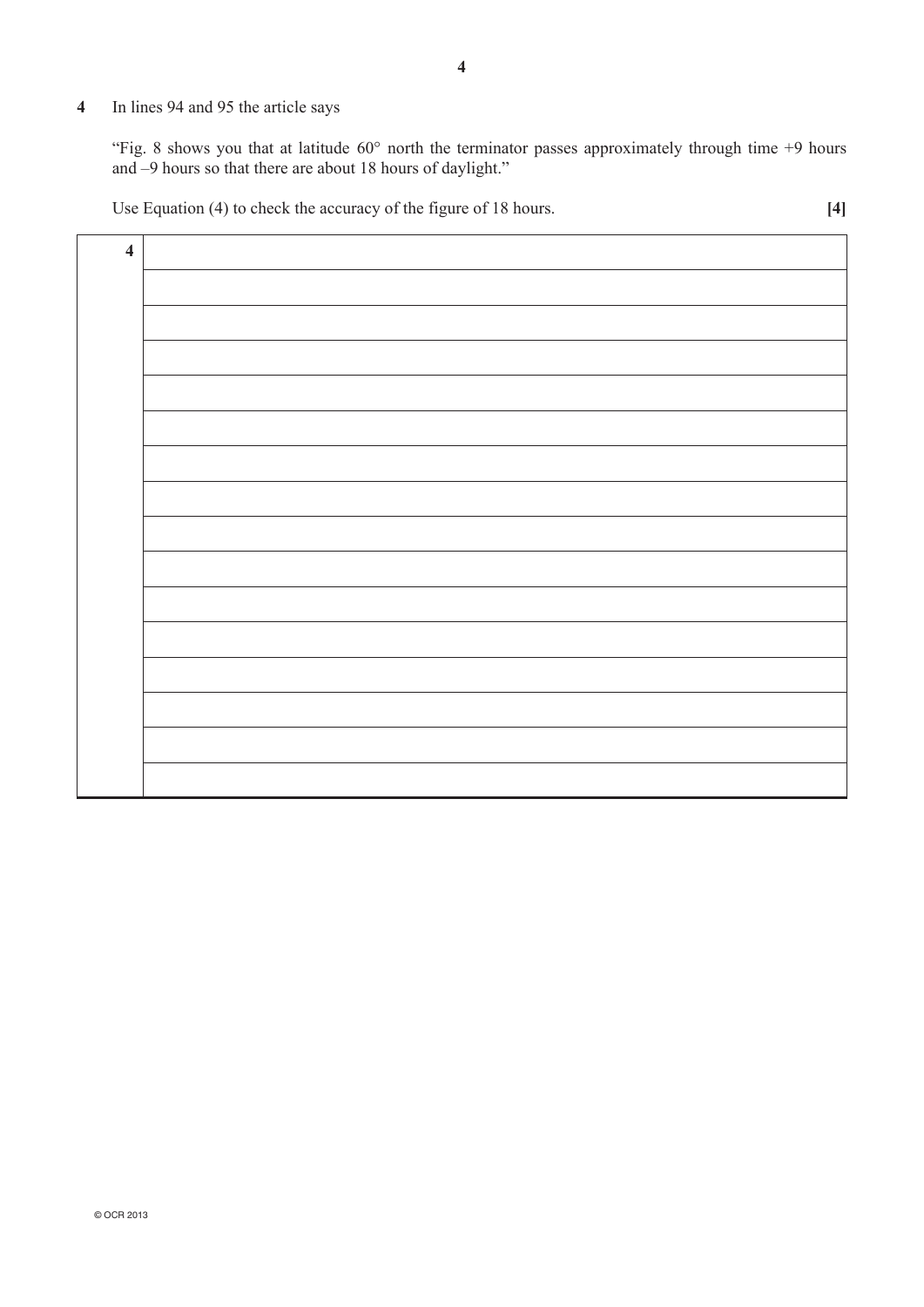| (i) Use Equation (3) to calculate the declination of the sun on February 2nd.                         | $\left 3\right $ |
|-------------------------------------------------------------------------------------------------------|------------------|
| (ii) The town of Boston, in Lincolnshire, has latitude $53^{\circ}$ north and longitude $0^{\circ}$ . |                  |
| Calculate the time of sunset in Boston on February 2nd.                                               |                  |
| Give your answer in hours and minutes using the 24-hour clock.                                        |                  |

| 5(i)          |  |
|---------------|--|
|               |  |
|               |  |
|               |  |
|               |  |
|               |  |
|               |  |
|               |  |
|               |  |
|               |  |
|               |  |
|               |  |
|               |  |
| <b>5</b> (ii) |  |
|               |  |
|               |  |
|               |  |
|               |  |
|               |  |
|               |  |
|               |  |
|               |  |
|               |  |
|               |  |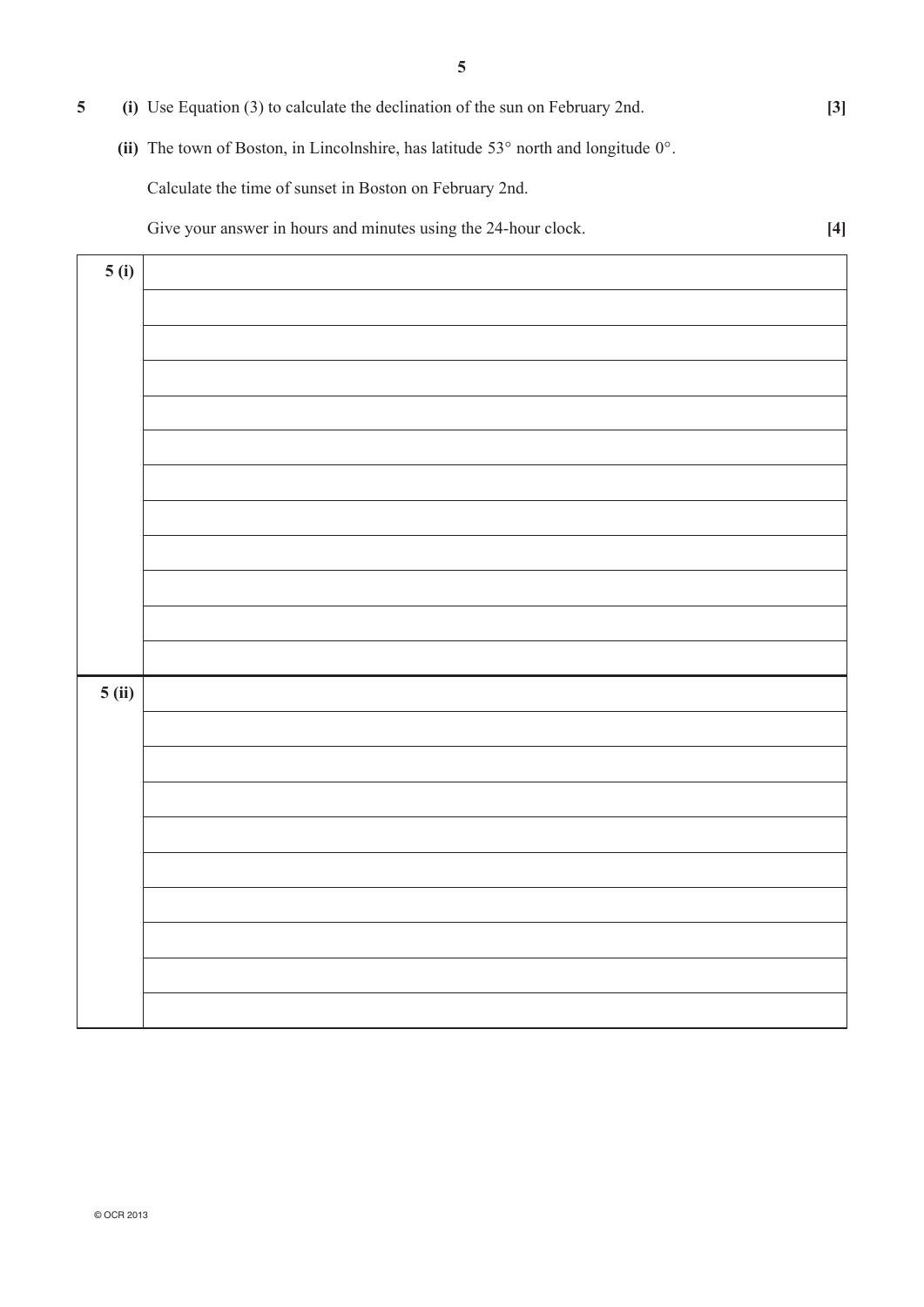**BLANK PAGE**

#### **PLEASE DO NOT WRITE ON THIS PAGE**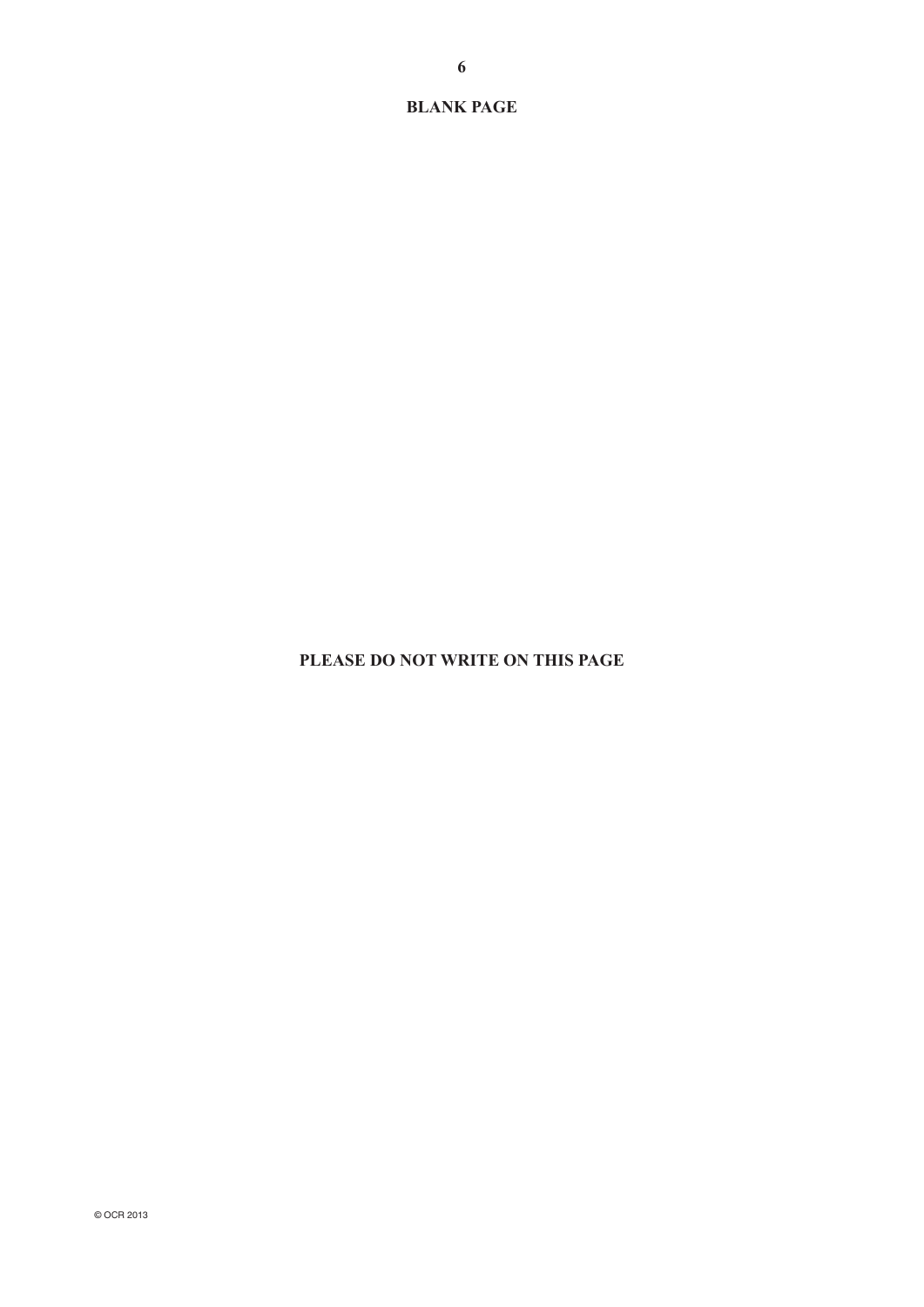**BLANK PAGE**

#### **PLEASE DO NOT WRITE ON THIS PAGE**